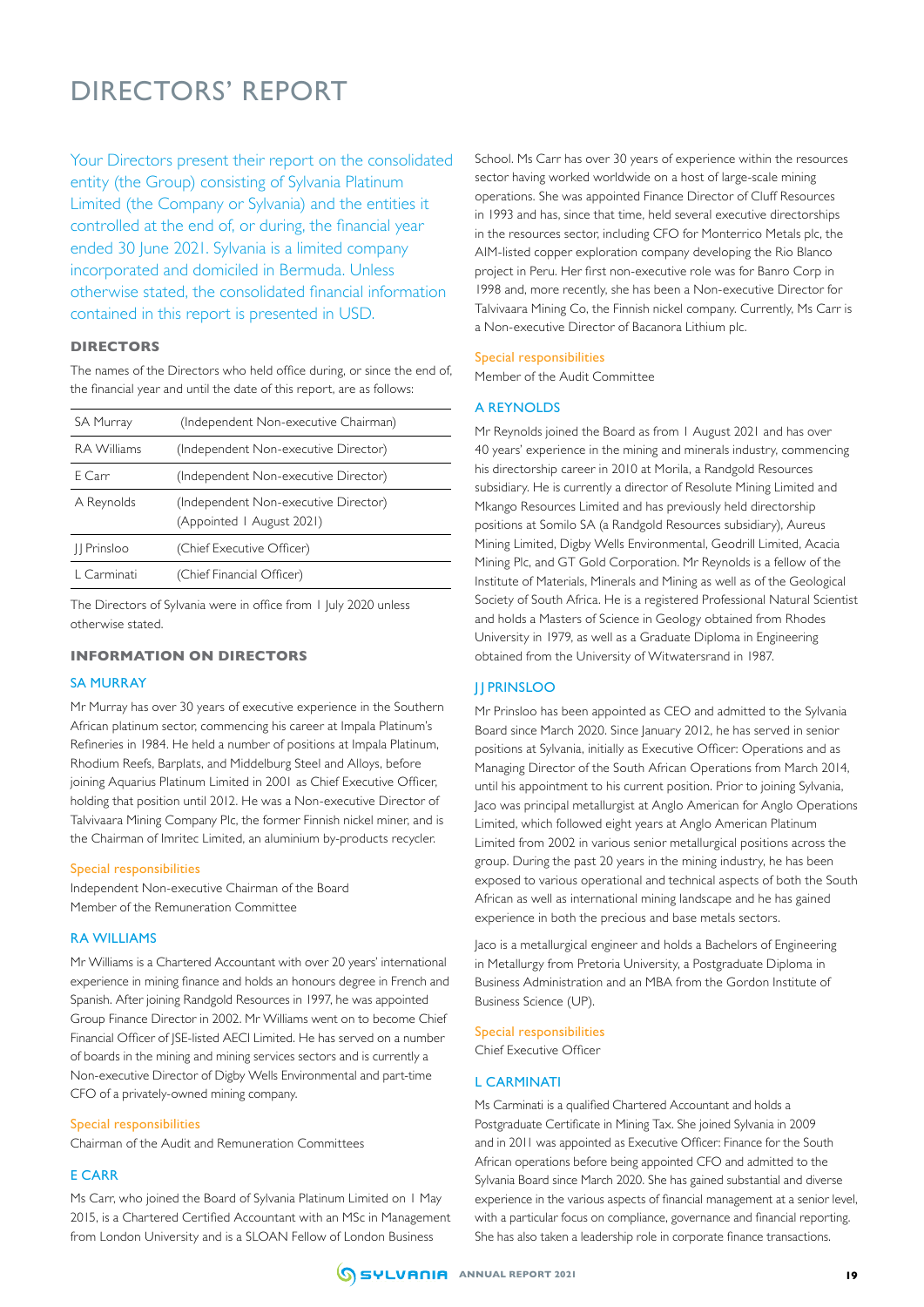# DIRECTORS' REPORT *continued*

#### Special responsibilities

Chief Financial Officer

## **COMPANY SECRETARY**

The Company Secretary role is held by Conyers Corporate Services (Bermuda) Limited and they are assisted by Ms Carr.

#### **PRINCIPAL ACTIVITIES**

The principal activity of the Group is the low-cost extraction of PGMs from chrome dumps and current arisings, as well as investment in mineral exploration. Further information is provided in the CEO's review.

#### **BUSINESS REVIEW**

#### PRINCIPAL RISKS AND UNCERTAINTIES

Risk management is guided by the Board and the Audit Committee and is the responsibility of all employees across all operations, exploration projects and the corporate office. Sylvania is exposed to risks in the mining and exploration industry as well as various other risks not specific to the industry. The Board and management assess the ongoing risks on a regular basis including the impact of short-term risks with potential long-term impacts on the Group such as the coronavirus pandemic. Risk assessments are undertaken on a regular basis. Internal and external risks are identified and the impact thereof considered on the Group business model.

Risks identified are linked to the Group deliverables at both an operational and strategic level in order to ensure continuous mitigation of these risks.

Principal risk factors that the Board feel may affect the performance of the Group are detailed below. The risks described below are not exhaustive and do not include risks the Board are unaware of. Immaterial risks are not disclosed below. The risks below are not presented in any order of priority and includes risks that are not within the control of the Board and management and those that are.

#### Commodity price and exchange rate fluctuations **Risk and impact:**

Metal prices are subject to high levels of volatility and are impacted by a number of factors that are outside the control of the Board and management. Some of these factors include changes in the market, political uncertainty, over-supply and decrease in demand. The Company's ability to generate cash, profitability and future growth is linked to the PGM price and the USD/ZAR exchange rate. The PGM basket price has been favourable over the past financial year, but any downturn in the price could have a significant impact on the Group's cashflows. As the Group's operations are all South Africa based, the majority of the operating and capital expenditure is incurred in ZAR, while revenues and reporting are USD based, exposing the Group to the volatility of ZAR/USD exchange rate.

#### **Mitigation:**

The Board and management monitor the market in which the Group operates closely. Short-, medium- and long-term financial planning is undertaken, and production of available resources is carefully planned and focussed on the extraction of low-cost ounces through production efficiencies and recovery optimisation. Operational costs are carefully monitored and managed. Cost saving strategies are investigated and reviewed regularly.

Cash is held in ZAR for operational and capital expenditure and where possible surplus cash is converted to USD to reduce the impact of exchange rate fluctuations. The Group uses external advisors to assist in managing the foreign exchange exposure.

## Country and Infrastructure Risk

#### **Risk and impact:**

The Group's operations are all based in South Africa. The socioeconomic environment as well as community unrest in South Africa continues to be a concern for the sector in general. The country's increasing unemployment rate and political instability result in negative business confidence and could result in further credit downgrades. The regulatory, political and legal environment in which the Company operates poses risks and impacts the sustainability of the Company. The spread of COVID-19 has further contributed to low growth in South Africa.

Reliance on third party providers for the availability and access to power and water remain limiting factors in some of the areas in which the Company operates. Production stoppages due to a lack of access to either of these resources would result in failure to meet delivery commitments.

#### **Mitigation:**

Directors and management place great emphasis on maintaining constructive relations with labour and communities through ongoing communication, engagement and awareness within the footprint of which the Group operates. The risk of power cuts which the country faces on an ongoing basis necessitated management to investigate alternate power sources where not already installed to ensure plant uptime is maintained and capital projects are not placed at risk. Alternate green power sources are being investigated but require significant capital and operational expenditure. Boreholes were drilled at operations where water supply is constrained and alternate water supplies identified where possible. The Board monitors the political environment and regulatory changes closely, considers the impact on the Company and takes the necessary action when required.

#### Sustained Resources, growth and diversification **Risk and impact:**

The retreatment of dump material has a finite life and the processing of current arisings alone results in lower margins. It is essential for the long-term continuation of the SDO that additional feed material is found and committed to the plants or the mining assets are further explored for development.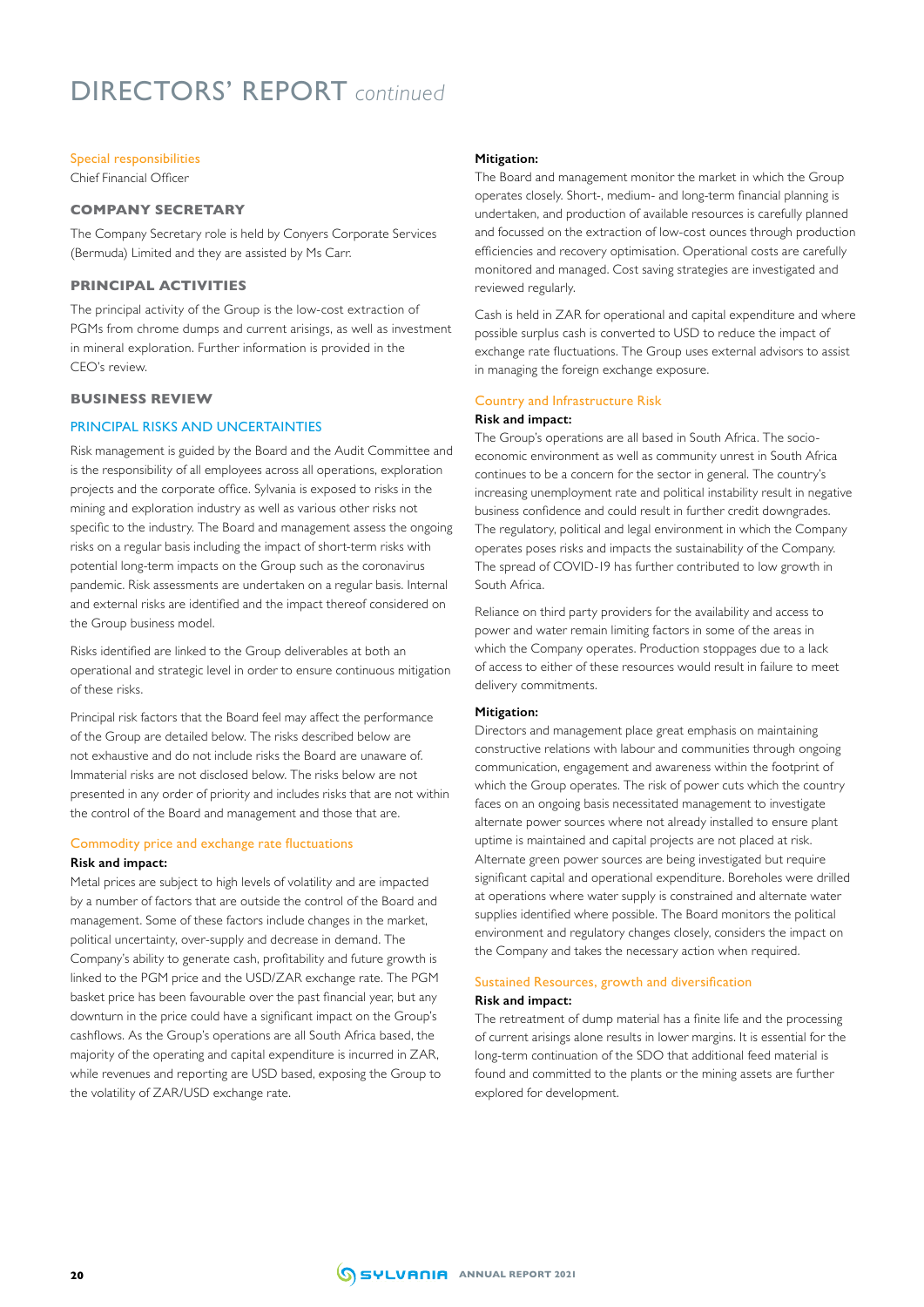The Group relies on a single commodity with the majority of supply from a single source which could limit growth. Reduced supply of current arisings from the host mine will impact the rate of processing the dump resources.

#### **Mitigation:**

The majority of operations have dump resources for several years of production. The risk is partly mitigated by the addition of current arisings from the current operational host mines which are fed through the SDO. These feed sources will be available to the Group for the life of the mine. The addition of the MF2 modules (Project Echo expansion project) will extend the life of the SDO and maintain ounce production for the coming years. Technologies and production improvements for optimisation and improved efficiencies are investigated and implemented where considered beneficial.

New resources are being identified and will extend the life of the SDO even further or increase the number of plants.

The research and development project is expected to yield positive results and if successful may enable the Group to diversify into other areas and commodities.

The Board is in the process of upgrading the exploration and evaluation asset resources through a phased approach. This will enable decisions to determine how best to extract value from the Volspruit, Aurora and Hacra projects with a focus on low capital and low risk.

#### Capital management

#### **Risk and impact:**

The selection of capital projects must provide the required returns and strategic outcomes within the Sylvania business model. Incorrect decision making and large capital overruns could have a significant impact on the cash and ultimately the sustainability of the Group.

#### **Mitigation:**

Detailed analysis and due diligence are performed on all potential capital projects. Professional and disciplined capital project management ensure that identified projects are executed on time and within budget as demonstrated during past years.

Any capital expansion projects are funded out of surplus cash although pipeline finance is available.

#### Cyber security

#### **Risk and impact:**

Cyber threats are growing rapidly as the digital landscape grows and as the work from home option has become more permanent as employees are encouraged to work from home wherever possible. These threats range from business interruptions, data breaches to cyber fraud and ransomware. A cyber incident could be malicious or unintentional, but the impact will be the same.

#### **Mitigation:**

Cyber vulnerability assessments are carried out on a regular basis. The Group has invested in improved cyber security and continues to upgrade all systems on a continuous basis to reduce the risk of internal or third-party access. Focus is placed on continued education for all employees as to the risks as well as physical security measures. Backups are maintained and the IT policies, including the disaster recovery plan are reviewed regularly.

#### Human capital

#### *Retention of key staff and succession planning*

#### **Risk and impact:**

The Group relies on a small team of experienced professionals with specific skills for its success. The loss of key personnel and the failure to attract appropriate employees may cause unnecessary disruption to the business. A lack of succession planning for both the Board and key management will also result in unnecessary disruptions and potentially loss of investor confidence.

#### **Mitigation:**

The Company incentivises key employees through the granting of bonus share awards, reviews peer group structures and benchmarking to ensure salaries are competitive, provides a safe and rewarding working environment and provides training and development programmes. Succession planning is also on the agenda at Board and Remuneration Committee meetings as well as part of the Executive strategy workshops.

#### Health, safety and employee wellbeing

#### **Risk and impact:**

Health and safety are key to the sustainability of the Company and a measurable KPI of management. Disruptions due to health and safety incidents could have a significant effect on the Company's profitability.

At the time of release of this report, South Africa is at the tail end of the third wave of the COVID 19 pandemic. Although vaccines are being rolled out and the uncertainty around the risk has reduced, the possible long-term effects on employees is only now starting to surface. Employee safety and wellbeing, group cashflows and sustainable operations are all potentially affected, but cannot be fully quantified at this stage. South Africa remains under the South African government implemented State of Disaster and the constantly changing regulations aimed at safeguarding its citizens could impact productivity of employees as well as their mental and general wellbeing.

#### **Mitigation**

The safety and wellbeing of our employees is our first priority. The supply and wearing of protective equipment and adherence to strict hygiene rules are mandatory. Social distancing is required on all operations and all corporate and administrative employees are still encouraged to work from home where possible. The Board and management are continuously monitoring the wellbeing of employees, both physically and mentally and are considering various support options.

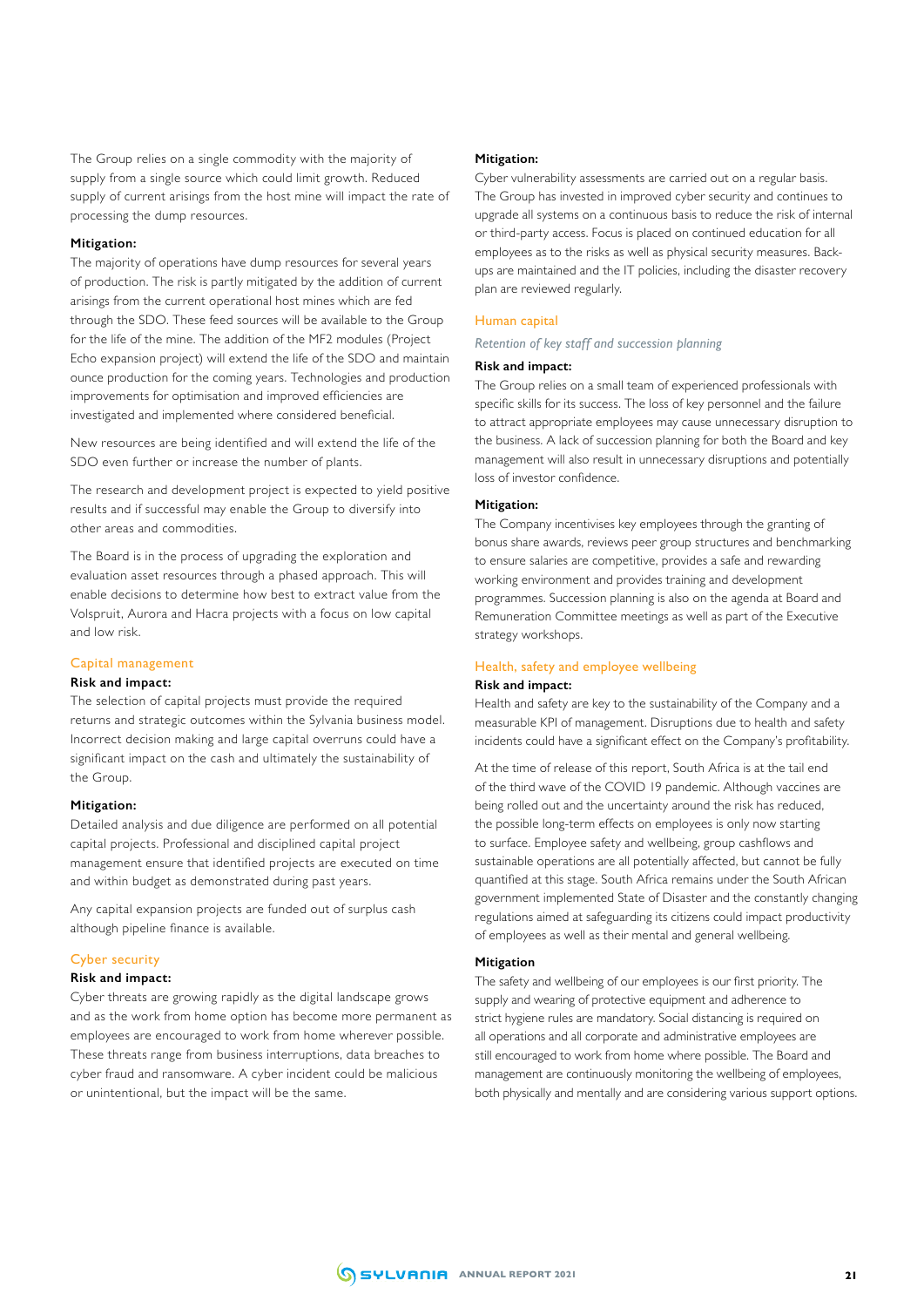# DIRECTORS' REPORT *continued*

## **GROUP FINANCIAL RESULTS**

**Results for the year**

|                                                      |               | 2021      | 2020     | +- % Change |
|------------------------------------------------------|---------------|-----------|----------|-------------|
| Gross basket price                                   | $\sqrt{2}/oz$ | 3,690     | 2,015    | 83          |
| Net Revenue                                          | \$000         | 206,112   | 115,095  | 79          |
| Group cash cost                                      | ZAR/oz        | 11,590    | 9,683    | 20          |
| Group cash cost                                      | 5/oz          | 755       | 622      | 21          |
| Gross profit                                         | \$000         | 143,068   | 67,065   | 113         |
| General administration costs                         | \$000         | (2,375)   | (2,169)  | 9           |
| Profit before income tax expense                     | \$000         | 143,213   | 55,947   | 156         |
| Adjusted Group EBITDA                                | \$000         | 144,860   | 69,589   | 108         |
| Cash generated from operations                       |               |           |          |             |
| (before working capital changes)                     | \$000         | 145,649   | 71,372   | 104         |
| Changes in working capital                           | \$000         | (31, 876) | (381)    | (8,266)     |
| Net finance income received                          | \$000         | 1,573     | 1,788    | (12)        |
| Taxation paid                                        | \$000         | (47, 111) | (14,756) | 219         |
| Net increase/(decrease) in cash and cash equivalents | \$000         | 38,692    | 40,642   | (5)         |
| Cash and cash equivalents, end of year               | \$000         | 106, 135  | 55,877   | 90          |

## **GROUP FINANCIAL RESULTS**

## **Results for the year continued**

|                                            | 2021      | 2020      | +- % Change |
|--------------------------------------------|-----------|-----------|-------------|
| <b>Production</b>                          |           |           |             |
| T I<br>Plant feed                          | 2,700,685 | 2,341,452 | 15          |
| Total 3E and Au<br>Oz                      | 70,043    | 69,026    |             |
| %<br>PGM plant recovery                    | 54        | 57        | (5)         |
| Capital expenditure                        |           |           |             |
| \$000<br>Property, plant and equipment     | 6,104     | 5,200     | 17          |
| Exploration and evaluation assets<br>\$000 | 1,415     | 212       | 567         |
| \$000<br>Total capital expenditure         | 7,519     | 5,412     | 39          |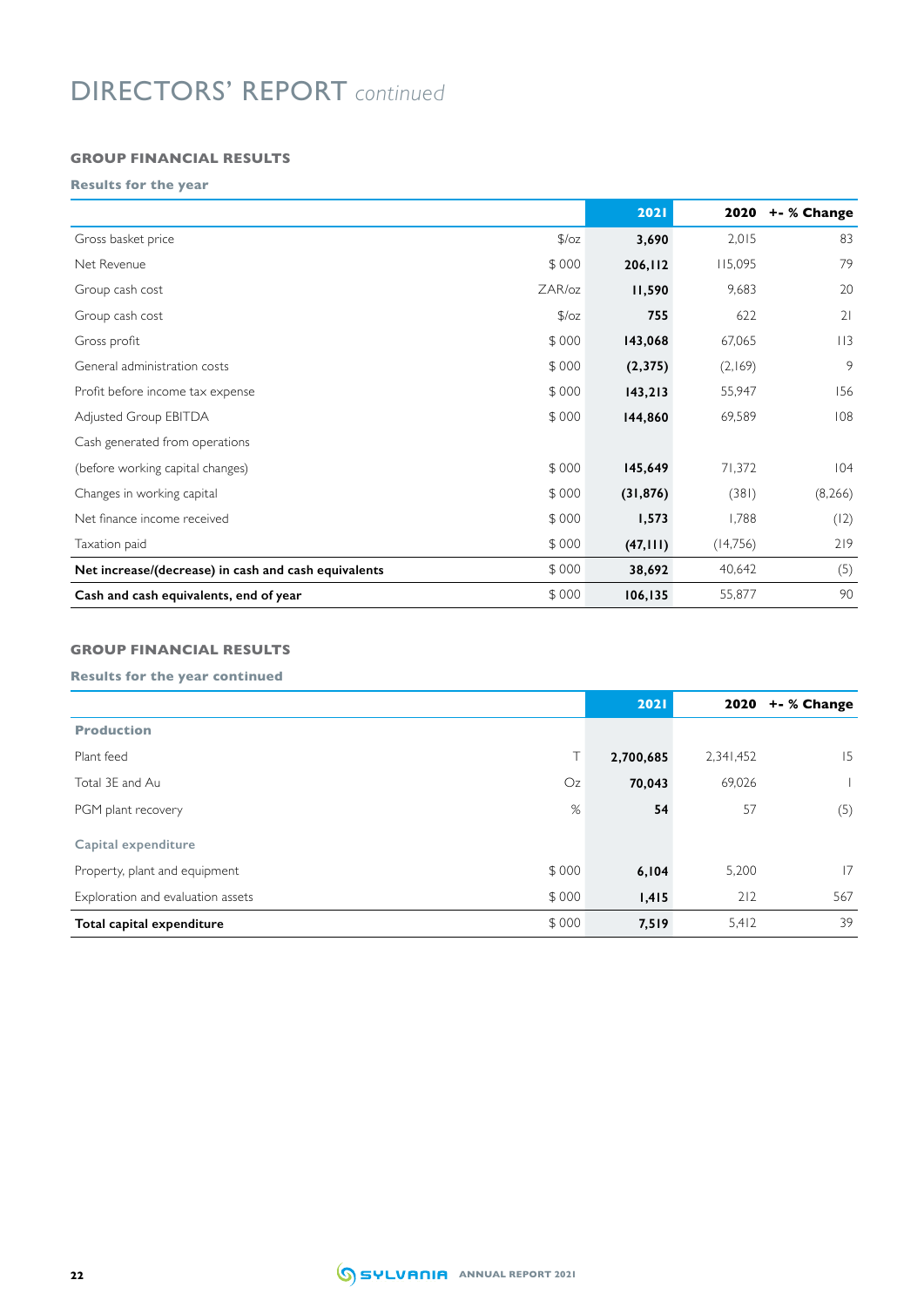#### Net Revenue

Net Revenue increased 79% year-on-year mainly due to the higher gross basket price of \$3,690/ounce against \$2,015/ounce recorded in the prior year.

#### Cash costs

Cash costs for the Group increased 20% year-on-year to ZAR11,590/ ounce compared to ZAR9,683/ounce in the previous year. The all-in sustaining cost (AISC) for the Group was ZAR13,910/ounce and an allin cost (AIC) of ZAR15,052/ounce for the financial year. This compares to the AISC and AIC for 30 June 2020 of ZAR10,181/ounce and ZAR11,103/ounce respectively.

#### General and administration

These costs relate mainly to listing costs, share registry costs, advisory and public relations costs and consulting fees. General and administrative costs are incurred in USD, GBP and ZAR and are impacted by exchange rate fluctuations over the reporting period. These costs increased 9% year-on-year in the reporting currency.

#### Mining and income tax

Income tax paid for the financial year amounted to ZAR721.2 million (\$47.1 million) compared to ZAR229.7 million (\$14.8 million) for the previous financial year, as a result of increased taxable profits at the operations and after mining capital allowances. Income tax is paid in ZAR on taxable profits generated at the South African operations. Mineral royalty tax of ZAR126.9 million (\$8.3 million) was paid for the financial year against ZAR15.1 million (\$1.0 million) in the prior year.

#### Profit

The consolidated profit before tax of the Group at 30 June 2021 was \$143.2 million (FY2020: \$55.9 million), a 156% improvement on the prior year. Increased revenue due to the higher basket prices compared to prior year contributed to the increase in profits. Adjusted Group EBITDA improved 108% to \$144.9 million.

#### **Capital**

Capital spend increased during the current financial year from ZAR84.2 million ( \$5.4 million) in the prior year to ZAR115.4 million ( \$7.5 million). Capital was spent on the Lannex plant lifeextension project and ROM upgrade, Lesedi MF2 project, the new Mooinooi fines classification and fine chrome recovery circuit, tailings infrastructure upgrades and stay-in-business (SIB) capital, in line with the Company's plan for the year.

#### Cash

The cash balance at 30 June 2021 was \$106.1 million, including \$0.9 million in financial guarantees (FY2020: \$0.8 million). Cash generated from operations before working capital movements was \$145.6 million, with net changes in working capital resulting in a reduction of \$31.9 million. Net finance income amounted to \$1.6 million and \$47.1 million was paid in income taxes and dividend withholding taxes during the year. Major spend items include \$1.4 million spent on exploration activities (FY2020: \$0.2 million), \$6.1 million on capital projects and SIB for the SDO plants (FY2020: \$5.2 million). At corporate level, \$20.1 million (FY2020: \$2.9 million) was paid out in dividends and 1.96 million shares (4.9 million) were bought back at a cost of \$1.6 million (FY2020: \$8.5 million).

The impact of exchange rate fluctuations on cash held at year end was \$11.6 million profit (FY2020: \$6.6 million loss).

For more details on the financial performance of the Group please refer to the financial statements.

#### **REVIEW OF OPERATIONS AND EXPLORATION**

A detailed review of operations and exploration activities has been included in the CEO's review.

#### **CORPORATE MATTERS**

#### DIVIDEND APPROVAL AND PAYMENT

On 7 September 2020, the Board declared a final dividend of 1.6p per Ordinary Share for FY2020, with a record date of 30 October 2020 and payment date of 4 December 2020.

In addition to the annual dividend paid, the Board recognised that the Company had enjoyed a significant positive cashflow impact as a result of the palladium and rhodium prices and approved a windfall dividend for the 2020 calendar year of 3.75p per Ordinary Share in February 2021, with a record date of 5 March 2021 and which was paid on 9 April 2021.

The Board has furthermore declared the payment of a cash dividend for FY2021 of 4.0p per Ordinary Share, payable on 3 December 2021. Payment of the dividend will be made to Shareholders on the register at the close of business on 29 October 2021 and the ex-dividend date is 28 October 2021.

## TRANSACTIONS IN OWN SHARES

One of the Company's strategic goals is to return capital to shareholders and continue to review opportunities to do so, as and when they arise.

At the close of FY2020, shares in the Company were valued at 41p per Ordinary Share and at the close of FY2021, this appreciated 193% to 120p per Ordinary Share.

During H1 FY2021 the Company concluded its second Share Buyback programme in which it bought back 1,047,599 shares from certificated non-UK shareholders who held 175,000 shares or fewer in the Company.

The Non-executive Directors of the Company were awarded 25,000 shares each. The award of shares was treated as part of the annual fees earned by each Director and set out in more detail in the table indicating Directors and key management personnel remuneration on page 25. A total of 2,505,000 shares were exercised by various Directors and employees which vested from bonus shares awarded to them in August 2017. All shares awarded came from Treasury and 1,053,250 of the vested bonus shares were repurchased to satisfy the tax liabilities of employees. A total of 529,575 shares were repurchased from employees and placed back into Treasury.

During the course of the financial year, a total of 690,000 shares held in Treasury were cancelled. Following the above transactions and as at the date of this report, the Company's issued share capital is 286,155,657 Ordinary Shares, of which a total of 13,681,792 Ordinary Shares are held in Treasury. Therefore, the total number of Ordinary Shares with voting rights is 272,473,865.

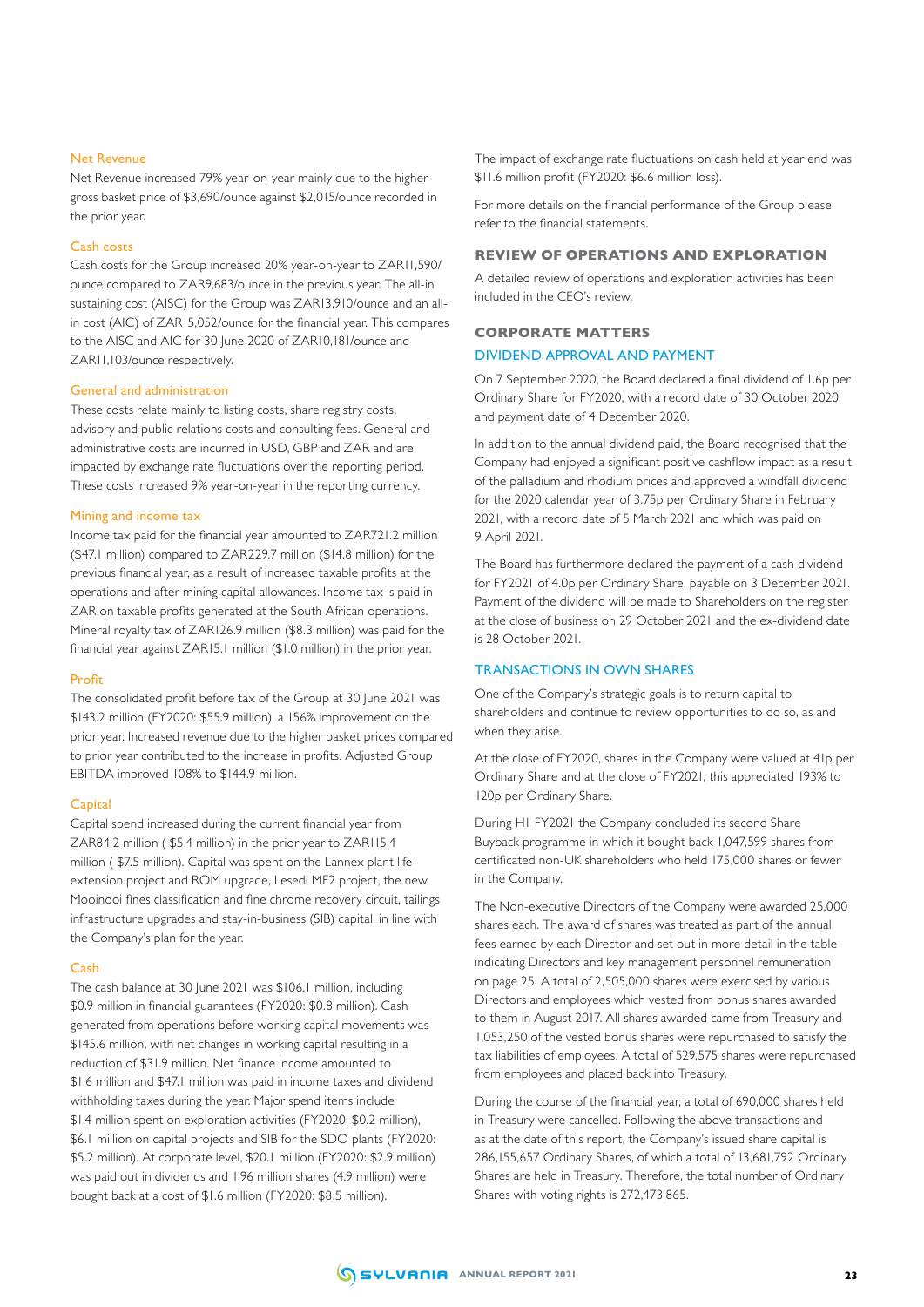# DIRECTORS' REPORT *continued*

## APPOINTMENT OF DIRECTOR

Post period end the Company announced the appointment Adrian Reynolds as Independent Non-executive Director to Sylvania Platinum, with effect from 1 August 2021. With over 40 years' experience in the mining and minerals industry and having held directorship at many reputable companies in the mining and environmental sphere over the years, Mr Reynolds brings a wealth of mining knowledge and experience to the Board and we look forward to his input and guidance. Mr Reynolds is a fellow of the Institute of Materials, Minerals and Mining as well as of the Geological Society of South Africa. He is a registered Professional Natural Scientist and holds a Masters of Science in Geology, as well as a Graduate Diploma in Engineering.

## CIVIL UNREST IN GAUTENG AND KWAZULU-NATAL POST PERIOD END

In the quarterly announcement released July 2021, the Company reported that it had become aware of enquiries made by some shareholders pertaining to the recent spate of civil unrest experienced in two of the country's provinces in July, and any potential impact to Sylvania's operations. Where the Board acknowledges the devastating effects the unrest has had on the communities affected, the Directors assured shareholders that there were no impacts to operations to date. SDO are located in the provinces of Mpumalanga and North

West where no protest action or riots have occurred and, as such, operations continued unabated. However, management continues to monitor the situation and to evaluate potential risks to operations, particularly from a supply chain point of view and to ensure that any potential risks are mitigated.

## LIKELY DEVELOPMENTS AND EXPECTED RESULTS

Additional comments on production forecasts and operating cash costs are included in the operational performance and outlook section in the CEO's review.

## ENVIRONMENTAL LEGISLATION

The Group is subject to significant environmental legal regulations in respect of its exploration and evaluation activities in South Africa. There have been no known significant breaches of these regulations and principles by the Group and its operations.

#### MEETINGS OF DIRECTORS

During the financial year under review, there were two formal Directors' meetings, a budget review meeting and eight information/strategy sessions. All other matters that required formal Board resolutions were dealt with via written circular resolutions and through the holding of conference calls. In addition, the directors met on an informal basis at regular intervals during the year to discuss the Group's affairs.

**The number of formal meetings of the Group's Board of Directors attended by each Director was:**

|                    | Board<br>meetings                              |                                   | Audit<br><b>Committee meetings</b>             |                                   | Remuneration<br><b>Committee meetings</b>      |                                   | Information/strategy<br>meetings               |                                   |
|--------------------|------------------------------------------------|-----------------------------------|------------------------------------------------|-----------------------------------|------------------------------------------------|-----------------------------------|------------------------------------------------|-----------------------------------|
|                    | Number of<br>meetings<br>eligible to<br>attend | Number of<br>meetings<br>attended | Number of<br>meetings<br>eligible to<br>attend | Number of<br>meetings<br>attended | Number of<br>meetings<br>eligible to<br>attend | Number of<br>meetings<br>attended | Number of<br>meetings<br>eligible to<br>attend | Number of<br>meetings<br>attended |
| <b>SA Murray</b>   |                                                |                                   |                                                |                                   |                                                |                                   | 8                                              | 8                                 |
| <b>RA Williams</b> |                                                |                                   | 4                                              | 4                                 |                                                |                                   | 8                                              | 8                                 |
| E Carr             |                                                |                                   | 4                                              | $\overline{4}$                    |                                                |                                   | 8                                              | 8                                 |
| Prinsloo           |                                                |                                   | 4                                              | $\overline{4}$                    |                                                |                                   | 8                                              | 8                                 |
| L Carminati        |                                                |                                   |                                                | 4                                 |                                                |                                   | 8                                              | 8                                 |

## DIRECTORS' INTEREST IN SHARES AND OPTIONS

The following relevant interests in the shares and options of the Company or related body corporate were held by the Directors as at the reporting date:

#### **Shares and options**

| <b>2021</b> | <b>Common Shares</b> |
|-------------|----------------------|
| SA Murray   | 1,050,000            |
| RA Williams | 1,117,000            |
| E Carr      | 50,000               |
| JJ Prinsloo | 1,221,144            |
| L Carminati | 1,104,081            |